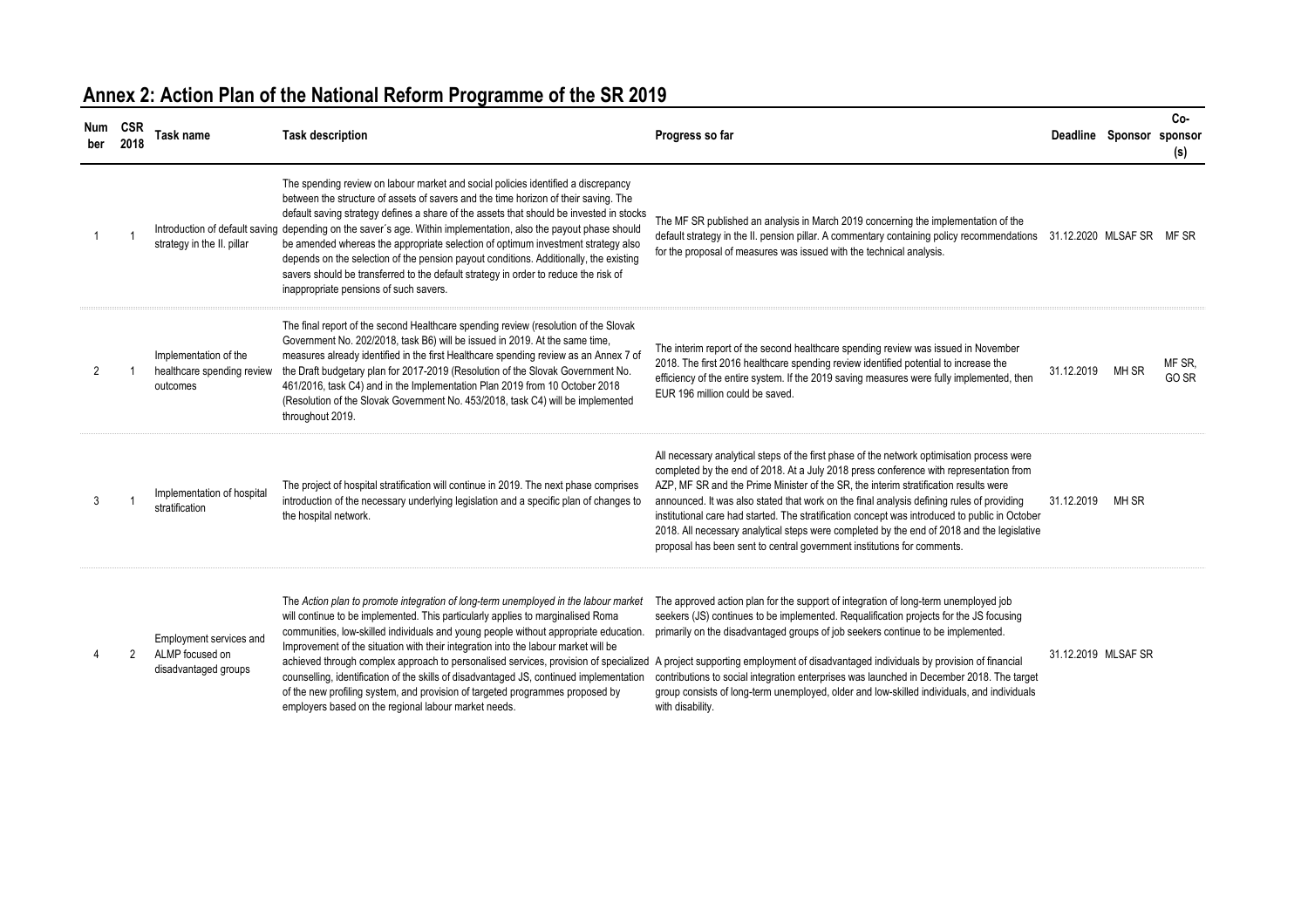| Num | <b>CSR</b><br>2018 | Task name                                                                      | <b>Task description</b>                                                                                                                                                                                                                                                                                                                                                                                                                                                                                                                                                                                                                                                                                                                                                         | Progress so far                                                                                                                                                                                                                                                                                                                                                                                                                                                                                                                                                                                                                                                                                                                                                                                                                                                                               | Deadline         | Sponsor                               | Co-<br>sponsor<br>(s) |
|-----|--------------------|--------------------------------------------------------------------------------|---------------------------------------------------------------------------------------------------------------------------------------------------------------------------------------------------------------------------------------------------------------------------------------------------------------------------------------------------------------------------------------------------------------------------------------------------------------------------------------------------------------------------------------------------------------------------------------------------------------------------------------------------------------------------------------------------------------------------------------------------------------------------------|-----------------------------------------------------------------------------------------------------------------------------------------------------------------------------------------------------------------------------------------------------------------------------------------------------------------------------------------------------------------------------------------------------------------------------------------------------------------------------------------------------------------------------------------------------------------------------------------------------------------------------------------------------------------------------------------------------------------------------------------------------------------------------------------------------------------------------------------------------------------------------------------------|------------------|---------------------------------------|-----------------------|
|     |                    | Improvement of the<br>employment conditions for<br>mothers with small children | Several support projects will be launched in connection with the development and<br>availability of childcare facilities for children up to 3 years. Caretakers who do not<br>meet the statutory conditions for their profession will be allowed to improve or obtain<br>qualification, and also educational activities will be supported. The call is planned to be<br>announced in the course of 2019. Flexible forms of employment will be supported in<br>order to increase the employment rate of individuals who have parental obligations.<br>This will particularly apply to women and lone parents taking care of at least one child<br>The expected number of those to be supported amounts to one thousand of JS with<br>the financial allocation of EUR 11 million. | When the so-called nursery law was passed in 2017 that defines the legislative framework<br>for the childcare facilities for children up to three years of age, the conditions were<br>prepared for the financial support for EU fund drawing in the programming period 2014-<br>2020. A call was announced in November 2018 from IROP for the support and<br>development of the childcare facilities for children up to three years of age at a community<br>level with the overall allocation of EUR 13.5 million. The proportion of fathers receiving<br>parental benefit has been significantly growing reaching 15%, i.e. triple the figures of 2016,<br>out of the average monthly number of the parental benefit beneficiaries. Moreover, the<br>parental benefits can be drawn concurrently by both parents from 2019 if they have more<br>than one child aged less than three years. | 31.12.2019 MESRS | <b>MLSAF</b><br>SR.<br>SR. MARD<br>SR |                       |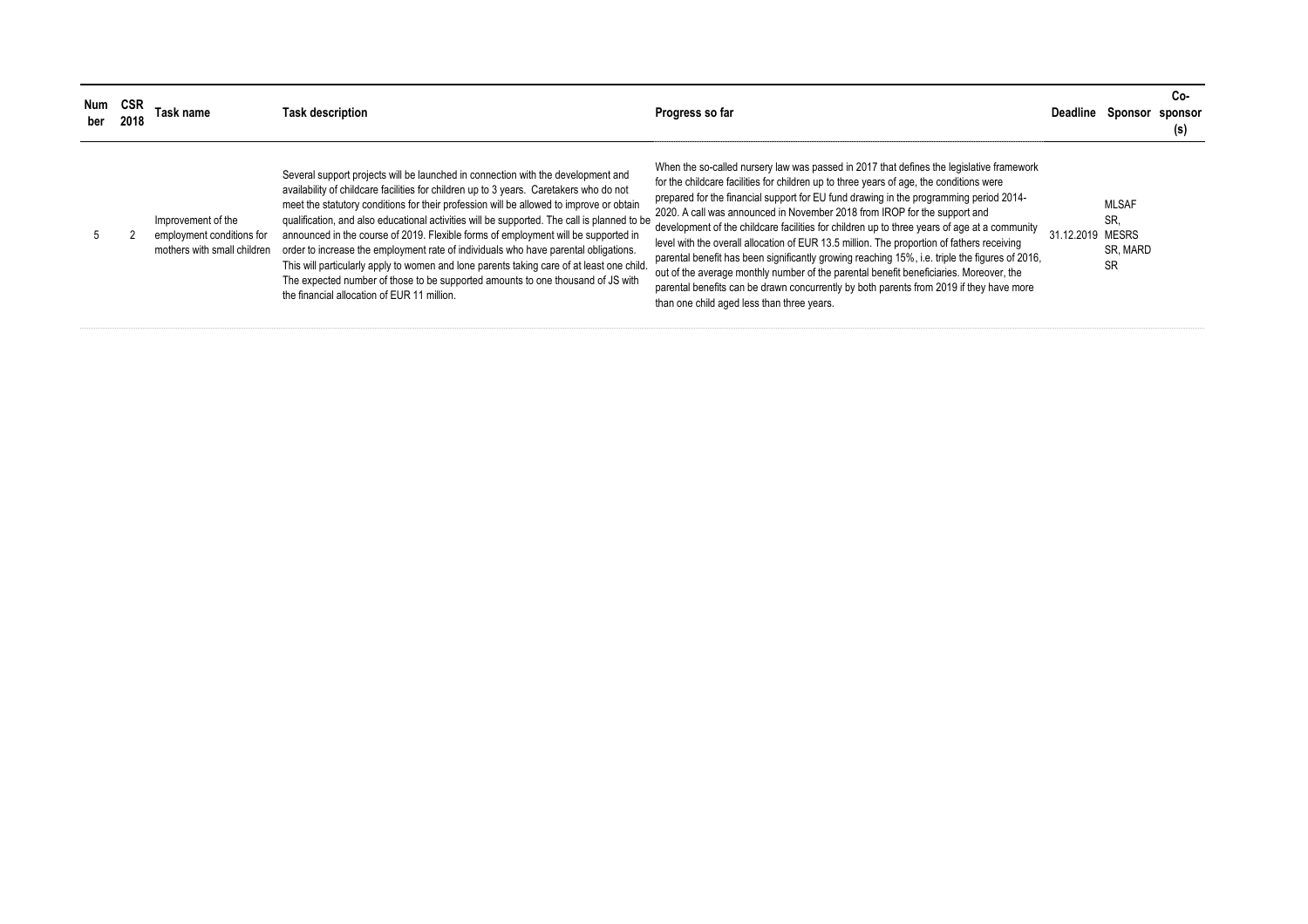| Num<br>ber | <b>CSR</b><br>2018 | Task name                                                                                                              | <b>Task description</b>                                                                                                                                                                                                                                                                                                                                                                                                                                                                                                                                                                                          | Progress so far                                                                                                                                                                                                                                                                                                                                                                                                                                                                                                                                                                                                                                                                                                                                                                                                                                                                                                                                                                                                                                                                                                                                                                                                                                                                                                                                                                                                                                                                                                                                                                                                                                                                                                                                                                                                                                                                                                                                                                                                                                                                                                                                                                                                                                                                                                                                                                                                                                                                                                                      |            | Deadline Sponsor sponsor                                           | Co-<br>(s) |
|------------|--------------------|------------------------------------------------------------------------------------------------------------------------|------------------------------------------------------------------------------------------------------------------------------------------------------------------------------------------------------------------------------------------------------------------------------------------------------------------------------------------------------------------------------------------------------------------------------------------------------------------------------------------------------------------------------------------------------------------------------------------------------------------|--------------------------------------------------------------------------------------------------------------------------------------------------------------------------------------------------------------------------------------------------------------------------------------------------------------------------------------------------------------------------------------------------------------------------------------------------------------------------------------------------------------------------------------------------------------------------------------------------------------------------------------------------------------------------------------------------------------------------------------------------------------------------------------------------------------------------------------------------------------------------------------------------------------------------------------------------------------------------------------------------------------------------------------------------------------------------------------------------------------------------------------------------------------------------------------------------------------------------------------------------------------------------------------------------------------------------------------------------------------------------------------------------------------------------------------------------------------------------------------------------------------------------------------------------------------------------------------------------------------------------------------------------------------------------------------------------------------------------------------------------------------------------------------------------------------------------------------------------------------------------------------------------------------------------------------------------------------------------------------------------------------------------------------------------------------------------------------------------------------------------------------------------------------------------------------------------------------------------------------------------------------------------------------------------------------------------------------------------------------------------------------------------------------------------------------------------------------------------------------------------------------------------------------|------------|--------------------------------------------------------------------|------------|
| 6          |                    | Integration of marginalized<br>Roma communities<br>(education, labour market,<br>social inclusion, and other<br>areas) | Multiple projects will continue to be implemented to improve social integration. Project<br>intentions are expected to be approved in the course of 2019. At the same time, the<br>second phases of the national projects to support field social work and community<br>centres in municipalities with marginalized Roma communities will continue. National<br>projects focusing on the support of inclusion of excluded communities will continue to<br>be implemented in the areas of social services and social work, education, settlement<br>of property rights and monitoring and assessment of policies. | Several projects and measures have been implemented to support integration of children<br>from marginalised Roma community (MRC). The School Open for All project continues to<br>be implemented. It received an allocation of nearly EUR 30 million from EU funds. It<br>supports implementation of the model of inclusive education of children with special needs<br>at kindergartens and primary schools, and informal education of children from MRC. Within<br>the More Successful at School call from December 2016 and receiving an EUR 50 million<br>allocation from the EU funds focuses on increasing the inclusiveness in the education<br>system. New job positions for pedagogical assistants and specialised employees for the<br>inclusive team, such as the special education teacher and social pedagogue, were<br>created. The More Successful at School II continues in the initiativel. It was announced in<br>November 2018 and received the allocation of EUR 9.5 million. The support of children<br>and students from disadvantaged backgrounds is also encouraged by the "free lunch"<br>regulation, subsidy to support healthy eating habits in children of the last kindergarten<br>grade starting from January 2019 and in PS students starting from September 2019.<br>Several projects to increase employment rate, education and to improve the living<br>conditions of the inhabitants from marginalised Roma communities continue to be<br>implemented. The field social work and community centres have also been supported in<br>municipalities with MRC. The field social work is under way in 139 municipalities, and 52<br>providers of social services have been engaged in the project of community centres. 80<br>municipalities joined the support of pre-school education of children from MRC throughout<br>2018, now 103 municipalities are in the project. The goal of the project is to increase the<br>education level of the population from MRC through increasing the number of children from<br>the MRC attending kindergartens. To improve the living conditions in the MRC settlements,<br>the project supporting the settlement of the property rights in municipalities with MRC is<br>under way. 143 municipalities are actually engaged in the project. The Healthy<br>Communities projects under the Healthy Regions organisation led to the employment of<br>261 health mediators who operate in 271 municipalities in all regions of Slovakia (as of<br>January 2019). | 31.12.2019 | <b>MLSAF</b><br>SR.<br><b>MESRS</b><br>SR, MI SR,<br><b>SGPfRC</b> |            |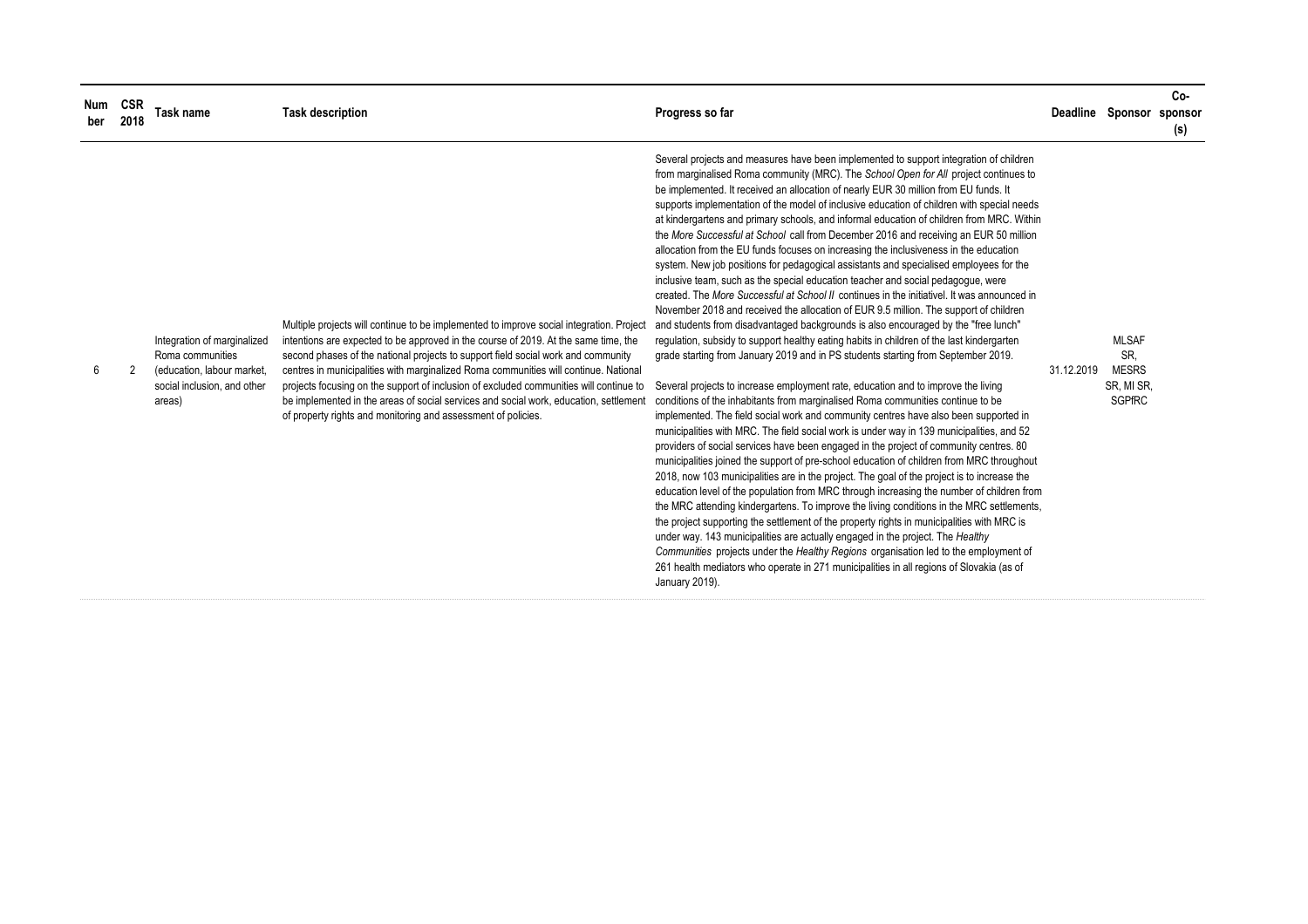| Num<br>ber | <b>CSP</b><br>2018 | Гаsk name                                        | <b>Task description</b>                                                                                                                                                                                                                                                                                                                                                                                                                                                                                                                                                                                                                                                                                                                                                                                                                                                                                                                                                                                                                                                                                                                                                                                                                                                    | Progress so far                                                                                                                                                                                                                                                                                                                                                                                                                                                                                                                                                                                                                                                                                                                                                                                                                                                                                                                                                                                                                                           | Deadline   | Sponsor                   | Co-<br>sponsor<br>(s) |
|------------|--------------------|--------------------------------------------------|----------------------------------------------------------------------------------------------------------------------------------------------------------------------------------------------------------------------------------------------------------------------------------------------------------------------------------------------------------------------------------------------------------------------------------------------------------------------------------------------------------------------------------------------------------------------------------------------------------------------------------------------------------------------------------------------------------------------------------------------------------------------------------------------------------------------------------------------------------------------------------------------------------------------------------------------------------------------------------------------------------------------------------------------------------------------------------------------------------------------------------------------------------------------------------------------------------------------------------------------------------------------------|-----------------------------------------------------------------------------------------------------------------------------------------------------------------------------------------------------------------------------------------------------------------------------------------------------------------------------------------------------------------------------------------------------------------------------------------------------------------------------------------------------------------------------------------------------------------------------------------------------------------------------------------------------------------------------------------------------------------------------------------------------------------------------------------------------------------------------------------------------------------------------------------------------------------------------------------------------------------------------------------------------------------------------------------------------------|------------|---------------------------|-----------------------|
|            |                    | Higher quality and better<br>support of teachers | We will continue in taking steps to make the teaching profession more attractive in<br>regional education. The wages of teachers will continue to get closer to the wages of<br>university graduates. Wage tariffs in education grew from January 2019 by 10 %,<br>equal increase will take place in January 2020 again. In addition, the budget counts<br>with increasing tariff wages for starting teachers at the beginning of their careers<br>effective as of September 2019 in addition to the general wage increase. An analysis<br>of the teaching profession attractiveness survey will be published in 2019 to make the<br>recommendations in the relevant area more targeted.<br>Measures to improve the quality of education will emphasize an increase the share of<br>practical training for future teachers. A call focusing on the improvement of training of<br>teachers will be announced. it will reinforce cooperation between universities offering<br>education in teaching study programmes and schools allowing practical traning of<br>future teachers. In addition, the analysis of the system of teacher training compared to<br>foreign countries will be published attempting to identify strengths and weaknesses of<br>the existing system. | Measures continue to be taken to support better financial remuneration for teachers and<br>improve quality of education. The wage tariffs of pedagogical and specialised employees in<br>regional education system were increased by 10 % effective as of January 2019.<br>Additional 10% rise will take place in January 2020. Funds were allocated in excess of the<br>general increase to increase, in September 2019, tariff wages of beginner teachers with<br>the aim to make the teaching profession more attractive. The Ministry of Education<br>prepared a new pedagogical and specialised employees law that was passed in January<br>2019 in order to improve the quality of, and support, the teaching profession. The law lays<br>down a new mechanism of attestation proceeding which should improve the relationship<br>between quality and remuneration associated with higher career degree. A mechanism to<br>audit quality of education in the professional development of teachers based on results of<br>providers has been set up. | 31.12.2019 | <b>MESRS</b><br><b>SR</b> |                       |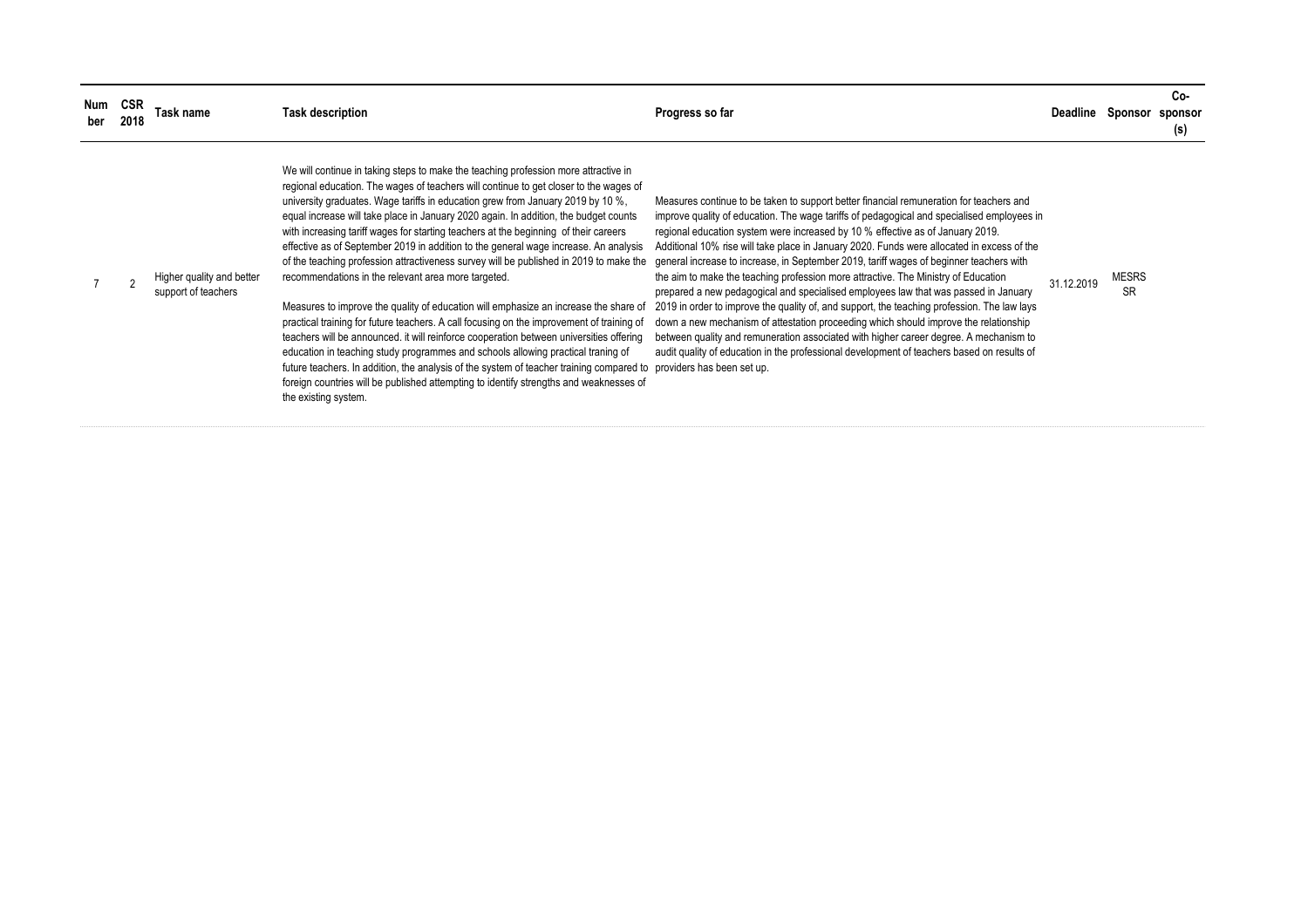| Num<br>ber | <b>CSR</b><br>2018 | <b>Task name</b>                                                                                                                                                                              | <b>Task description</b>                                                                                                                                                                                                                                                                                                                                                                                                                                                                                                                                                                                                                                                                                                                                                                                                                                                                                                                                                                                                                                                                                                                                                                                                                                                                                                                                                                                                                                                                                                                                                                                                                                                                                                                                                                                                                                                                                                                                                                                                                                                     | Progress so far                                                                                                                                                                                                                                                                                                                                                                                                                                                                                                                                                                                                                                                                                                                                                                                                                                                                                                                                                                                                                                                   |            | Deadline Sponsor sponsor  | Co-<br>(s) |
|------------|--------------------|-----------------------------------------------------------------------------------------------------------------------------------------------------------------------------------------------|-----------------------------------------------------------------------------------------------------------------------------------------------------------------------------------------------------------------------------------------------------------------------------------------------------------------------------------------------------------------------------------------------------------------------------------------------------------------------------------------------------------------------------------------------------------------------------------------------------------------------------------------------------------------------------------------------------------------------------------------------------------------------------------------------------------------------------------------------------------------------------------------------------------------------------------------------------------------------------------------------------------------------------------------------------------------------------------------------------------------------------------------------------------------------------------------------------------------------------------------------------------------------------------------------------------------------------------------------------------------------------------------------------------------------------------------------------------------------------------------------------------------------------------------------------------------------------------------------------------------------------------------------------------------------------------------------------------------------------------------------------------------------------------------------------------------------------------------------------------------------------------------------------------------------------------------------------------------------------------------------------------------------------------------------------------------------------|-------------------------------------------------------------------------------------------------------------------------------------------------------------------------------------------------------------------------------------------------------------------------------------------------------------------------------------------------------------------------------------------------------------------------------------------------------------------------------------------------------------------------------------------------------------------------------------------------------------------------------------------------------------------------------------------------------------------------------------------------------------------------------------------------------------------------------------------------------------------------------------------------------------------------------------------------------------------------------------------------------------------------------------------------------------------|------------|---------------------------|------------|
| 8          | 2                  | Linking education and labour<br>market needs (dual<br>education)                                                                                                                              | New measures also respond to the need of better matching of skills with the needs of<br>the labour market. Framework for creation of educational programmes of post-<br>secondary education will be worked out with the aim to strengthen formal<br>development of professional skills with higher qualification which is currently absent.<br>An option to obtain higher qualification in professional education and training will also<br>help increase its attractiveness in the context of the expected changes in the labour<br>market due to digitisation and automation of production. To monitor graduate<br>placements and to reduce information asymmetry to facilitate the decision-making for<br>applicants, the administrative databases of the Social Insurance Agency, OLSAF and<br>MESRS SR will be connected. Also graduate and employment surveys will be<br>conducted. Within the OECD National Skills Strategy for the Slovak Republic project,<br>the recommendations relating to skills in four priority areas will be set in cooperation<br>with key stakeholders.<br>The network of secondary vocational education will undergo optimisation and will be<br>made more effective. Conditions for inclusion and exclusion of schools will be<br>modified. The criteria to set the highest possible number of first-grade students of<br>secondary schools will undergo optimisation in 2019. The new rules will primarily<br>reflect the quality of the secondary school, the premises and material and technical<br>equipment, staffing and possible graduate placement. The proposal for the<br>optimisation of the secondary vocational school network will be ready by the end of<br>2020. A system of experimental testing of new programs will be prepared and criteria<br>for inclusion or exclusion of a study field in or from secondary vocational education will<br>be defined. The optimisation of the study fields at secondary vocational schools should<br>remove duplications in the network of study fields and their fragmentation. | The amendment act on professional education and training strengthens the motivation to<br>participate in the dual education system. Support went to small and medium enterprises to<br>get involved in the dual education by providing allowance to compensate for a part of the<br>cost of dual education. The administrative process to verify the eligibility of employers to<br>offer practical education has been made easier, and the option to undergo practical<br>education outside the employer's own capacities or to set up a workplace of practical<br>education by multiple employers has been introduced. The reduction of financing for<br>practical training for participating schools was removed, which was one of the main barriers<br>for them to join the system. The new regulation of the number of students of secondary<br>schools responds to the needs of the market. Binding criteria have been defined to<br>determine the largest number of first-grade students for individual fields of study within self-<br>governing regions. | 31.12.2019 | <b>MESRS</b><br><b>SR</b> |            |
| 9          |                    | Completion of the<br>preparation process for the<br>Slovak Accreditation<br>Committee and preparation<br>of the methodology for<br>regular assessment of the<br>creative work of universities | The Slovak Accreditation Agency will present the proposal of standards to safeguard<br>education of tertiary education. The Ministry of Education will complete the revision of<br>the system of study programmes. A methodology of new binding rules will be prepared<br>based on the passed amendment act on universities aiming to assess the research<br>activities of universities.                                                                                                                                                                                                                                                                                                                                                                                                                                                                                                                                                                                                                                                                                                                                                                                                                                                                                                                                                                                                                                                                                                                                                                                                                                                                                                                                                                                                                                                                                                                                                                                                                                                                                    |                                                                                                                                                                                                                                                                                                                                                                                                                                                                                                                                                                                                                                                                                                                                                                                                                                                                                                                                                                                                                                                                   | 30.6.2020  | <b>MESRS</b><br><b>SR</b> |            |
| 10         |                    | Increasing funding of<br>science and research at<br>universities through grants                                                                                                               | The proportion of funding of university science and research through funds keeps<br>growing.                                                                                                                                                                                                                                                                                                                                                                                                                                                                                                                                                                                                                                                                                                                                                                                                                                                                                                                                                                                                                                                                                                                                                                                                                                                                                                                                                                                                                                                                                                                                                                                                                                                                                                                                                                                                                                                                                                                                                                                |                                                                                                                                                                                                                                                                                                                                                                                                                                                                                                                                                                                                                                                                                                                                                                                                                                                                                                                                                                                                                                                                   | 31.12.2019 | <b>MESRS</b><br><b>SR</b> |            |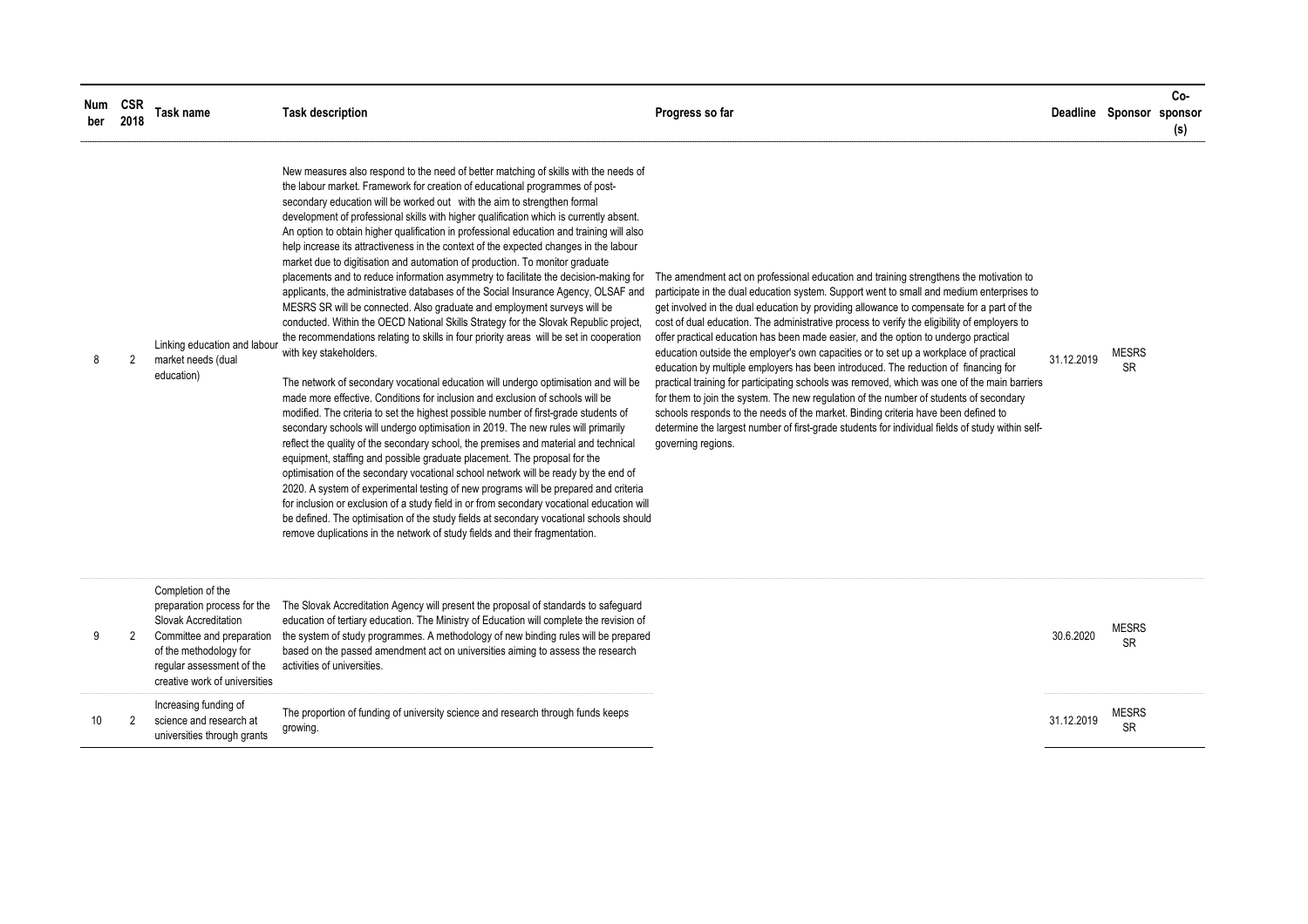| Num<br>ber | CSR<br>2018  | <b>Task name</b>                                                                                                              | <b>Task description</b>                                                                                                                                                                                                                                                                                                                                                                                                                                                                                                                                                                               | Progress so far                                                                                                                                                                                                                                                                                                                                                                                                                                                                                                                                                                                                                                                                                                                                                                                                                                                                                                                                                                                                                                                                 | Deadline Sponsor sponsor |       | Co-<br>(s) |
|------------|--------------|-------------------------------------------------------------------------------------------------------------------------------|-------------------------------------------------------------------------------------------------------------------------------------------------------------------------------------------------------------------------------------------------------------------------------------------------------------------------------------------------------------------------------------------------------------------------------------------------------------------------------------------------------------------------------------------------------------------------------------------------------|---------------------------------------------------------------------------------------------------------------------------------------------------------------------------------------------------------------------------------------------------------------------------------------------------------------------------------------------------------------------------------------------------------------------------------------------------------------------------------------------------------------------------------------------------------------------------------------------------------------------------------------------------------------------------------------------------------------------------------------------------------------------------------------------------------------------------------------------------------------------------------------------------------------------------------------------------------------------------------------------------------------------------------------------------------------------------------|--------------------------|-------|------------|
| 11         | $\mathbf{3}$ | Implementation of the<br>measures from packages to<br>decrease the administrative<br>and regulatory burden for<br>businesses. | Measures out of three approved packages will be implemented. Their aim is to reduce Additional action plans have been approved to reduce the regulatory burden on<br>the administrative burden on businesses. In the next year, the building permit process<br>should be more effective and doing family business should be made simpler. The<br>Ministry of Economy also plans to submit in the first half of 2019 the review of the<br>State of business environment report.                                                                                                                        | entrepreneurs. In May 2018, the Slovak government approved a second anti-bureaucratic<br>business package, which contains 23 measures, with the aim of facilitating family business<br>or simplifying the environmental impact assessment process. In February 2019, a third anti- 31.12.2019<br>tasks out of the first two anti-bureaucracy business packages that will be subject to the bureaucratic business package was approved. It contains 37 measures aimed mainly at<br>simplifying the process of opening up operations and making their inspection more<br>transparent.                                                                                                                                                                                                                                                                                                                                                                                                                                                                                             |                          | ME SR |            |
| 12         | 3            | Plan of New Measures for<br>Courts based on the State<br>of the Judiciary Report<br>(CEPEJ 2017)                              | Audit continues in cooperation with the European Commission for efficiency of Justice<br>Implementation of the Action (CEPEJ). The project includes particularly mapping of the existing status of court<br>management at individual courts and sees to how efficient is the setting of personal<br>teams of judges at selected courts. Further to the Action Plan for the Implementation<br>of New Measures for Courts, the Ministry of Justice will deal with the issue of<br>specialisation of courts and judges and analytical data collection to better assess the<br>work of courts and judges. | The Action Plan for the Implementation of New Measures for Courts was prepared based<br>on the CEPEJ Report in September 2018, when it also was submitted as one of the<br>deliverables of the AUDIT project to the managing authority (MI SR). The action plan is<br>based on seven priority topics on which the Ministry of Justice focused and solves the<br>existing status of the topics and the expected next steps with time schedule. Key topics<br>include the preparation of a map of courts and proposal of specialisation of courts and<br>judges and resolution of old debt enforcement proceedings. New debt enforcement<br>proceedings (electronization of proceedings), random selection of an enforcement officer<br>or lump-sum remuneration of enforcement officers have been implemented in the debt<br>enforcement area. The establishment of a single debt enforcement court in Slovakia will<br>result in the specialisation of judges and other court employees in civil forfeiture matters,<br>accelerating qualified and quick decision of the cases. | 31.12.2019               | MJ SR |            |
| 13         | $\mathbf{3}$ | Solution of judicial debt<br>enforcements                                                                                     | Measures will be taken to resolve particularly old enforcement proceedings.                                                                                                                                                                                                                                                                                                                                                                                                                                                                                                                           |                                                                                                                                                                                                                                                                                                                                                                                                                                                                                                                                                                                                                                                                                                                                                                                                                                                                                                                                                                                                                                                                                 | 31.12.2019               | MJ SR |            |
| 14         | 3            | Action plan for the<br>reinforcement of fight<br>against corruption and fraud                                                 | In 2019, this project will also result in a common action plan with OECD for the<br>reinforcement of the fight against corruption and fraud in the area of EU funds.                                                                                                                                                                                                                                                                                                                                                                                                                                  | The common project with OECD relating to anti-corruption measures, support for the<br>efficiency and coherence of general strategies for the management of risks associated with<br>fraud and corruption, introduction of audit activities, identification and assessment of risks<br>associated with fraud has been implemented since 2017. The OECD issued a publication<br>in 2017 containing recommendations of key anti-corruption measures in public<br>administration.                                                                                                                                                                                                                                                                                                                                                                                                                                                                                                                                                                                                   | 31.12.2019 DPMIIGO       |       |            |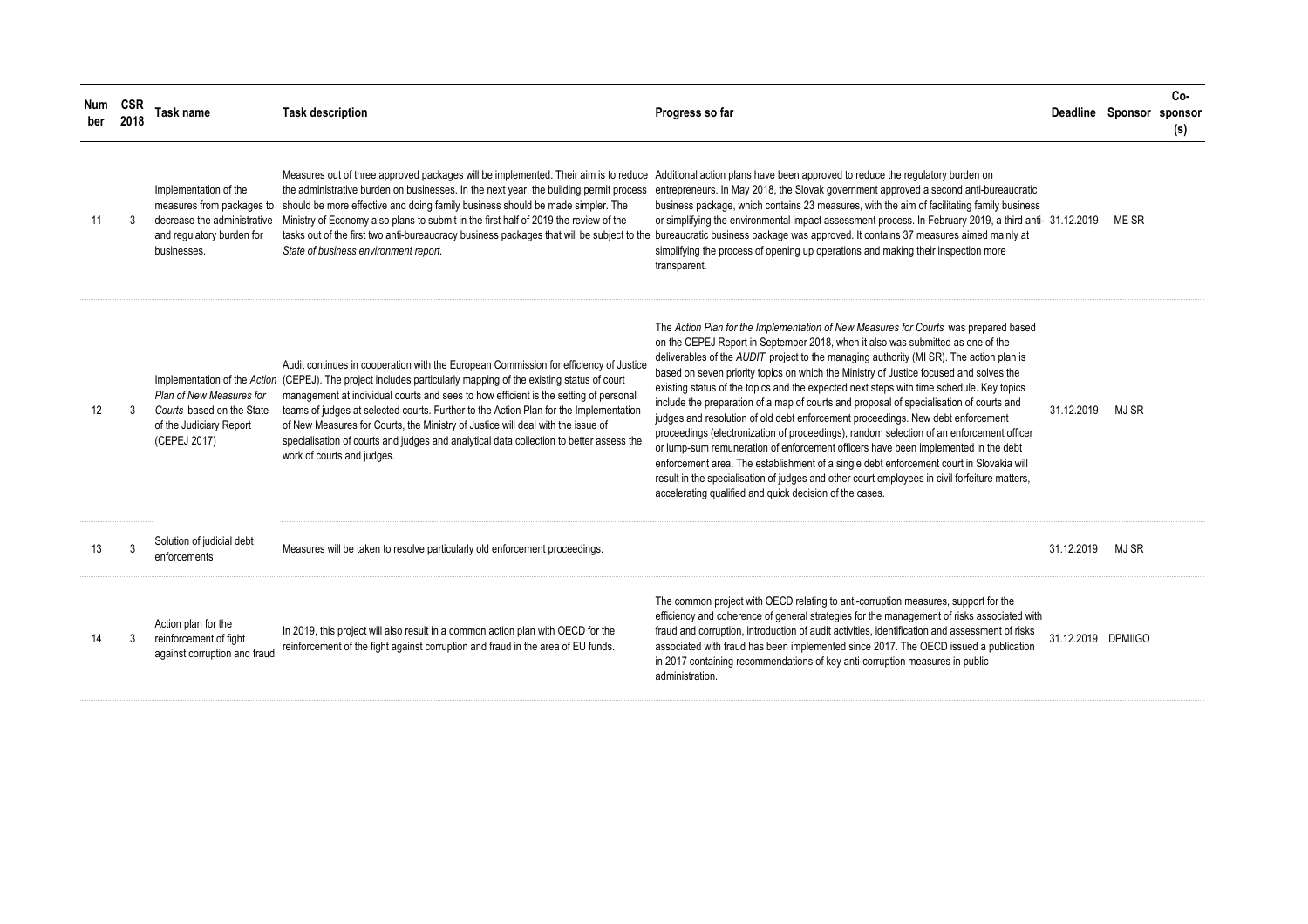| Num<br>ber | CSR<br>2018 | Task name                     | <b>Task description</b>                                                                                                                                                                                                                                                                                                                                                                                                                                                                                                                                                                                                                                                                                                                                                                                                                                                                                                                                                                                                                                                                                                                                                                                                                                                                                                                                                                                                                                                                                                                                                                                                                                                                                                                                                                                                                                                                                                                                                                                                                                                                                                                | Progress so far                                                                                                                                                                                                                                                                                                                                                                                                                                                                                                                                                                                                                                                                                                                                                                                                                                                                                                                                                                                                                                                                                                                                                                                                                                                                                                                                                                                                                                                                                                                                                                                                             |            | Deadline Sponsor sponsor | Co-<br>(s) |
|------------|-------------|-------------------------------|----------------------------------------------------------------------------------------------------------------------------------------------------------------------------------------------------------------------------------------------------------------------------------------------------------------------------------------------------------------------------------------------------------------------------------------------------------------------------------------------------------------------------------------------------------------------------------------------------------------------------------------------------------------------------------------------------------------------------------------------------------------------------------------------------------------------------------------------------------------------------------------------------------------------------------------------------------------------------------------------------------------------------------------------------------------------------------------------------------------------------------------------------------------------------------------------------------------------------------------------------------------------------------------------------------------------------------------------------------------------------------------------------------------------------------------------------------------------------------------------------------------------------------------------------------------------------------------------------------------------------------------------------------------------------------------------------------------------------------------------------------------------------------------------------------------------------------------------------------------------------------------------------------------------------------------------------------------------------------------------------------------------------------------------------------------------------------------------------------------------------------------|-----------------------------------------------------------------------------------------------------------------------------------------------------------------------------------------------------------------------------------------------------------------------------------------------------------------------------------------------------------------------------------------------------------------------------------------------------------------------------------------------------------------------------------------------------------------------------------------------------------------------------------------------------------------------------------------------------------------------------------------------------------------------------------------------------------------------------------------------------------------------------------------------------------------------------------------------------------------------------------------------------------------------------------------------------------------------------------------------------------------------------------------------------------------------------------------------------------------------------------------------------------------------------------------------------------------------------------------------------------------------------------------------------------------------------------------------------------------------------------------------------------------------------------------------------------------------------------------------------------------------------|------------|--------------------------|------------|
| 15         | 3           | eGovernment<br>implementation | The informatization of public administration projects will help reduce administrative<br>burden in case of the contact between citizens and businesses and the state.<br>Implemented are the measures of the so-called second wave of administrative burden<br>reduction which repeal, effective as of 1 September 2019, the obligation to submit<br>certificates of school attendance and extracts from the register of non-governmental<br>organisations and, effective as of 1 December 2019, repeal the obligation to submit<br>certificates of the arrears in taxes, social insurance, mandatory contributions to old-<br>age pension scheme, or in health insurance.<br>The review of expenditures on informatisation continues to be carried out. The main<br>objectives of the review is the creation of additional fiscal space, higher value of<br>investments and adoption of methodological measures for more efficient assessment<br>and management of the national IT. The elaboration of the binding plan of migration to<br>the cloud and tying on IT budgets, creation and publication of the IT project register<br>and its public review and examination of alternative methods of identity verification<br>against eID are the priorities for the months to come. These measures may bring<br>potential benefits to the citizens and improve management of the national IT. In the<br>second half-year of 2019, the amendment act on eGovernment will take effect. Its aim<br>is to unite the use of the defined instruments, extend and simplify the use of electronic<br>services (eID, electronic boxes, etc.).<br>A digital transformation vision will be prepared for private economy, public<br>administration, citizens, territory, and science and research. The Strategy of digital<br>transformation of Slovakia and the Action plan of digital transformation of Slovakia for<br>2019 – 2022 started to be prepared at the end of 2018. The action plan contains<br>measures to develop digital skills in education and in the labour market, which will<br>support the development of digital economy. | The Act on Certain Arrangements for Reducing Administrative Burdens by Using Public<br>Information Systems and on the amendment and supplement of certain acts (Anti-<br>Bureaucracy Law) entered into force in 2018. The aim is to establish the one strike<br>rule/once is enough, i.e. to cancel the obligation to submit to the public authorities paper<br>extracts that the public authorities can acquire on their own. Such extracts include the<br>extract from the title deed, from the companies register, from the trade register, and<br>extracts from the crime register.<br>14 projects amounting to EUR 268 million were reviewed based on the new assessment<br>rules of economic efficiency of IT investments. The new methodological instruction<br>prepared by the DPMOII along with the MF SR details the rules for the cost-benefit<br>analyses of projects. Expert estimates of benefits have been replaced with quantification<br>based on actual measurements, which reduces the degree of uncertainty in the project<br>selection process. In the cost area, the new rules lay emphasis on the operational<br>effectiveness, application of discounts on pricelist prices and, starting from June 2019, on<br>mandatory conduct of preliminary market consultations. The expenditures on the purchase<br>of information technologies in excess of EUR 1 million are subject to audit and IT systems<br>with the cost of more than EUR 1 million are entered in the budget separately. Investment<br>projects with the cost of more than EUR 5 million require preparation of a feasibility study. | 31.12.2019 | DPMOII.<br>MF SR         |            |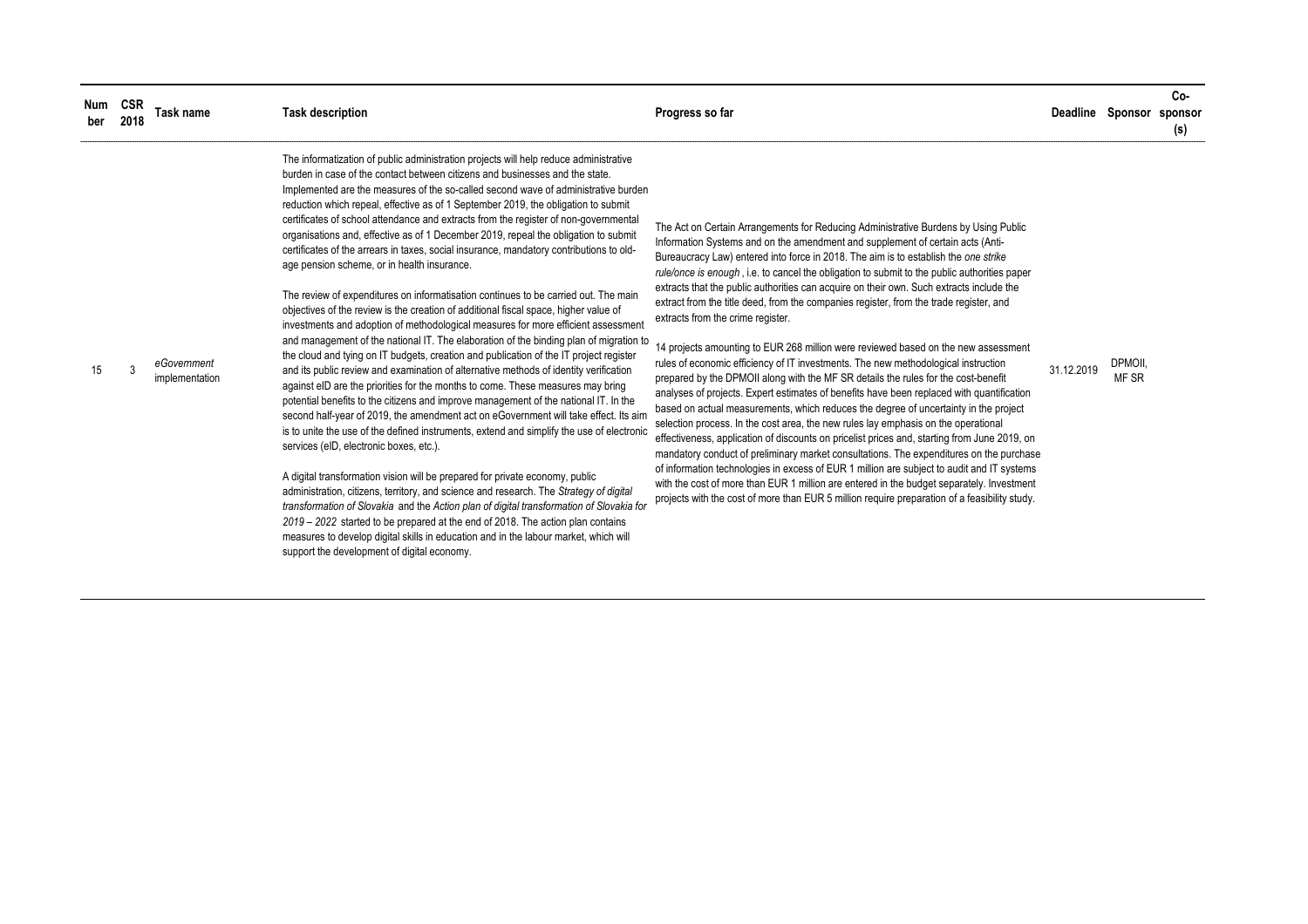# **Annex 3 to the National Reform Programme of the SR 2019**

| NRP Task No.<br>from AP | Task name | Implementation method<br>(Act No. X, Regulation,<br><b>Resolution, Measure)</b> | Progress so far | Task goal                                                                                                                                                                                                                                                                                                                     | Reaction to CSR [1]                                                                            | <b>Expected impact on</b><br>revenues/expenditures<br>in 2019 [2] |
|-------------------------|-----------|---------------------------------------------------------------------------------|-----------------|-------------------------------------------------------------------------------------------------------------------------------------------------------------------------------------------------------------------------------------------------------------------------------------------------------------------------------|------------------------------------------------------------------------------------------------|-------------------------------------------------------------------|
|                         |           |                                                                                 |                 | The task goal should have an outcome<br>indicator, initial and target value and the<br>deadline for the attainment of the goal set. If a<br>quantitative goal cannot be defined, a<br>qualitative goal needs to be set as a minimum<br>(e.g. improve inclusion of students, improve the<br>quality of services to citizens,). | Does the measure react<br>to country-specific<br>recommendations? If<br>yes, to which and how? |                                                                   |

**Implementation of the Measures of the Action Plan of the National Reform Programme of the SR 2019**

[1] The EC's country-specific recommendations that were approved at the session of the European Council and adopted by the Council of the EU (review of NRP 2019 will react to the CSR issued and approved in July 2019) [2] In the methodology ESA 2010.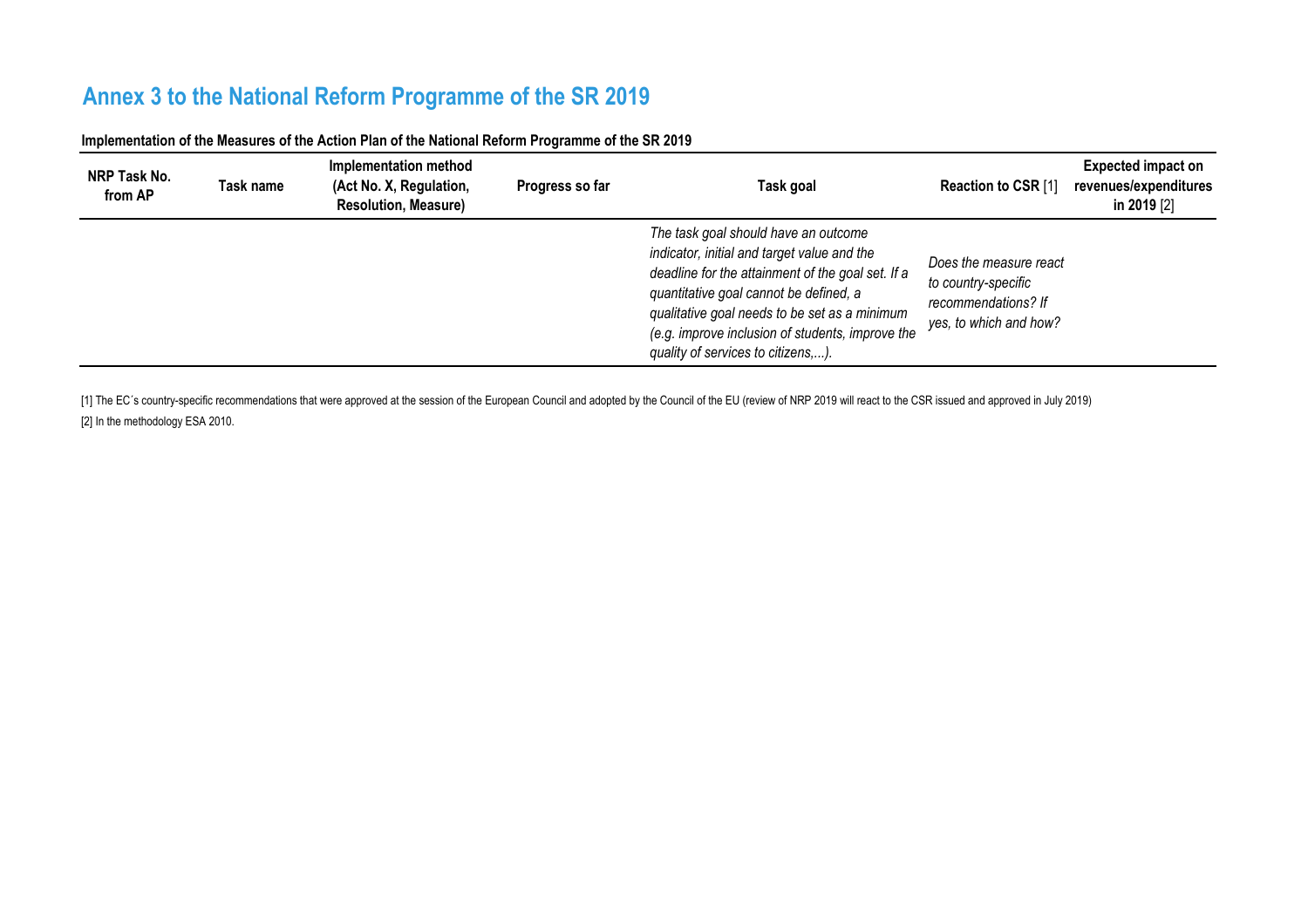## **Annex 4 to the National Reform Programme of the SR 2019**

| Task name | Implementation method<br>(Act No. X, Regulation,<br><b>Resolution, Measure)</b> | Progress so far | Task goal                                                                                                                                                                                                                                                                                                                     | Reaction to CSR [1]                                                                            | <b>Expected impact on</b><br>revenues/expenditures<br>in 2019 [2] |
|-----------|---------------------------------------------------------------------------------|-----------------|-------------------------------------------------------------------------------------------------------------------------------------------------------------------------------------------------------------------------------------------------------------------------------------------------------------------------------|------------------------------------------------------------------------------------------------|-------------------------------------------------------------------|
|           |                                                                                 |                 | The task goal should have an outcome<br>indicator, initial and target value and the<br>deadline for the attainment of the goal set. If a<br>quantitative goal cannot be defined, a<br>qualitative goal needs to be set as a minimum<br>(e.g. improve inclusion of students, improve the<br>quality of services to citizens,). | Does the measure react<br>to country-specific<br>recommendations? If<br>yes, to which and how? |                                                                   |

### **Implementation of Other Measures outside the Action Plan of the National Reform Programme of the SR 2019**

[1] The EC's country-specific recommendations that were approved at the session of the European Council and adopted by the Council of the EU (review of NRP 2019 will react to the CSR issued and approved in July 2019) [2] In the methodology ESA 2010.